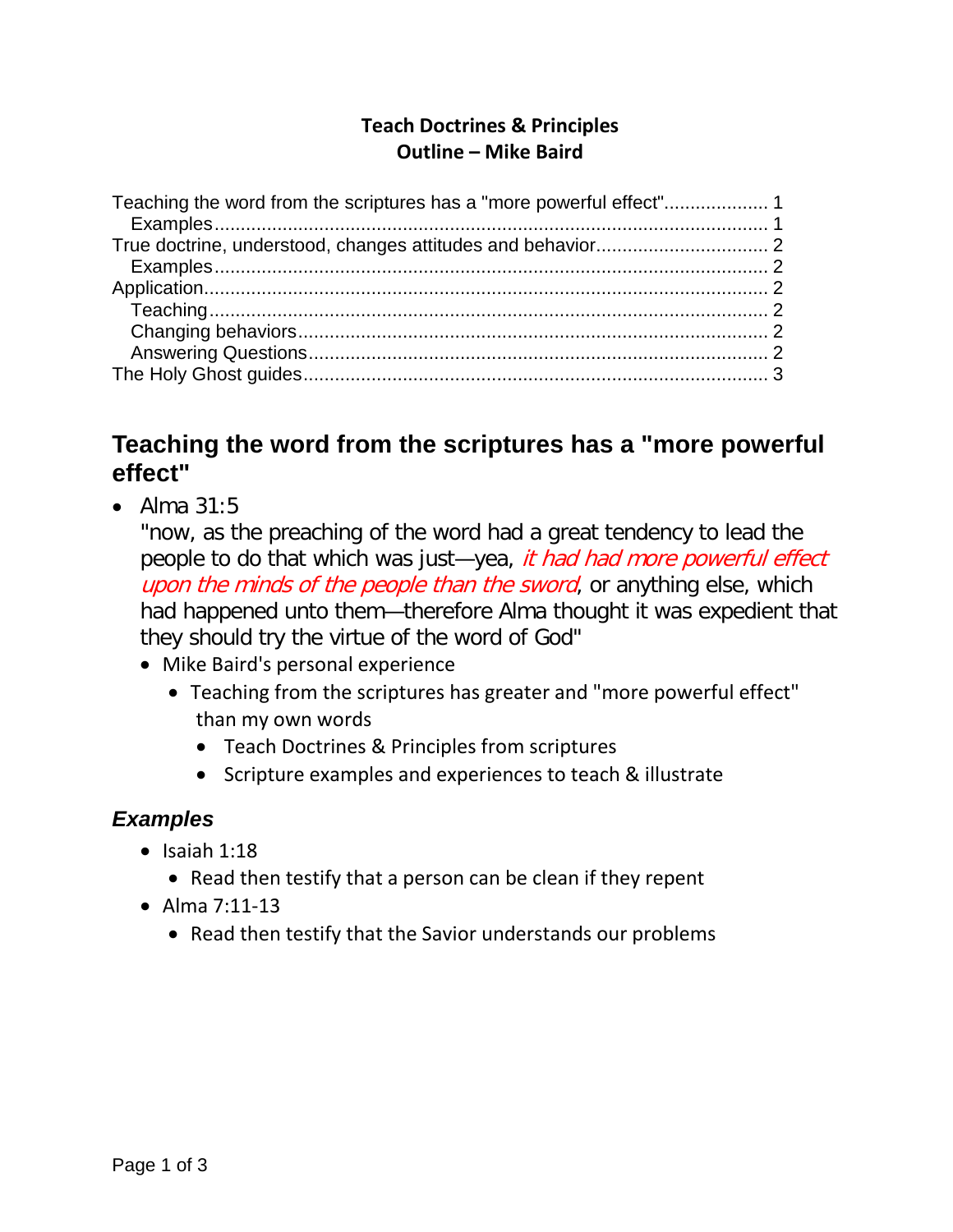## <span id="page-1-0"></span>**True doctrine, understood, changes attitudes and behavior**

• Boyd K Packer

"The study of the doctrines of the gospel will improve behavior quicker than a study of behavior will improve behavior. Preoccupation with unworthy behavior can lead to unworthy behavior. That is why we stress so forcefully the study of the doctrines of the gospel." ("Little Children," Ensign, Nov. 1986, 16)

• The focus for changing others should be on teaching doctrines and principles not on their behaviors

### <span id="page-1-1"></span>*Examples*

- Sabbath Day observance
	- D&C 59:9-15
	- Versus a list of to do and not to do
- Fast Offerings
	- Isaiah 58:3-12
	- Versus a list of to do and not to do with regards to fasting

## <span id="page-1-2"></span>**Application**

### <span id="page-1-3"></span>*Teaching*

- Teachers should focus on teaching doctrines and principles not behaviors in lessons
	- Each lesson has certain doctrines and principles to be taught
	- We should not stray outside the "box" drawn up by the lesson materials
	- Leaders should ensure that teachers are teaching these doctrines and principles

### <span id="page-1-4"></span>*Changing behaviors*

- Decide what behavior it is you want changed *then:*
	- Decide what doctrines and principles to teach to effect the change

### <span id="page-1-5"></span>*Answering Questions*

- "What is *your* interpretation of the (scripture, handbook, prophet's saying) as it applies to the issue?
- How do you feel this doctrine or principle applies to your problem?